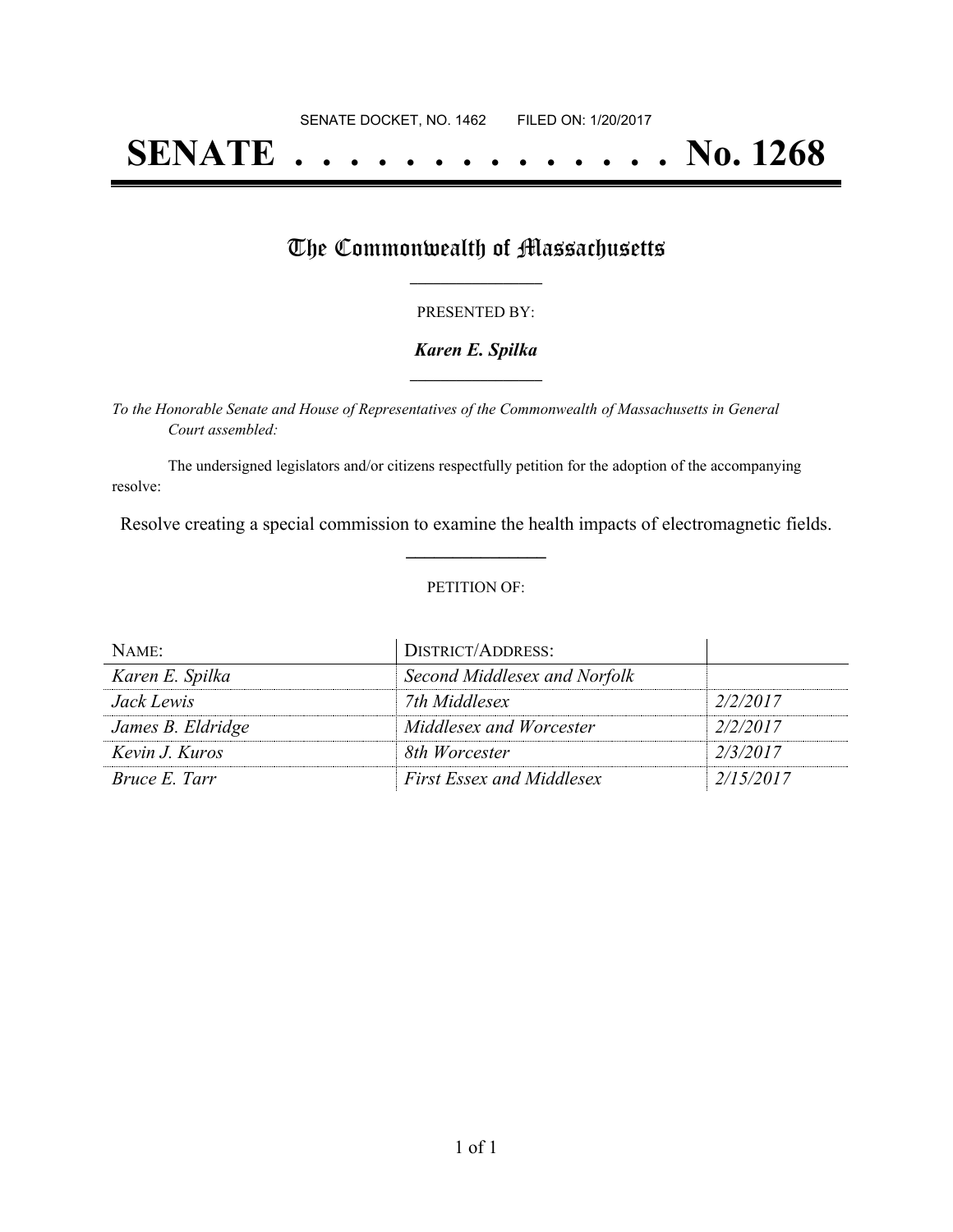# SENATE DOCKET, NO. 1462 FILED ON: 1/20/2017 **SENATE . . . . . . . . . . . . . . No. 1268**

By Ms. Spilka, a petition (accompanied by resolve, Senate, No. 1268) of Karen E. Spilka, Jack Lewis, James B. Eldridge, Kevin J. Kuros and others for legislation to create a special commission to examine the health impacts of electromagnetic fields. Public Health.

### The Commonwealth of Massachusetts

**In the One Hundred and Ninetieth General Court (2017-2018) \_\_\_\_\_\_\_\_\_\_\_\_\_\_\_**

**\_\_\_\_\_\_\_\_\_\_\_\_\_\_\_**

Resolve creating a special commission to examine the health impacts of electromagnetic fields.

 Resolved, There shall be a special commission on the health impacts of electromagnetic fields on the citizens of the Commonwealth. The commission shall be comprised of the house and senate chairs of the joint committee on public health as well as the ranking house and senate minority members on the committee; the house and senate chairs of the joint committee on telecommunication, utilities and energy and the ranking house and senate minority members; the commissioner of the department of public health or a designee; a scientist who is a specialist in environmental medicine and is knowledgeable about the health effects of electromagnetic fields who shall be appointed by the governor; a pediatrician who shall be appointed by the governor; three specialists in public health or environmental medicine, one each who shall be appointed by the governor, the senate president and the speaker of the house; a member of the Massachusetts Medical Society who is a specialist in environmental medicine who shall serve as chair; a member of the Massachusetts Board of Education; and a member of a Massachusetts school board or committee. No appointee shall have a financial interest in the telecommunications, technology, utility and energy industries.